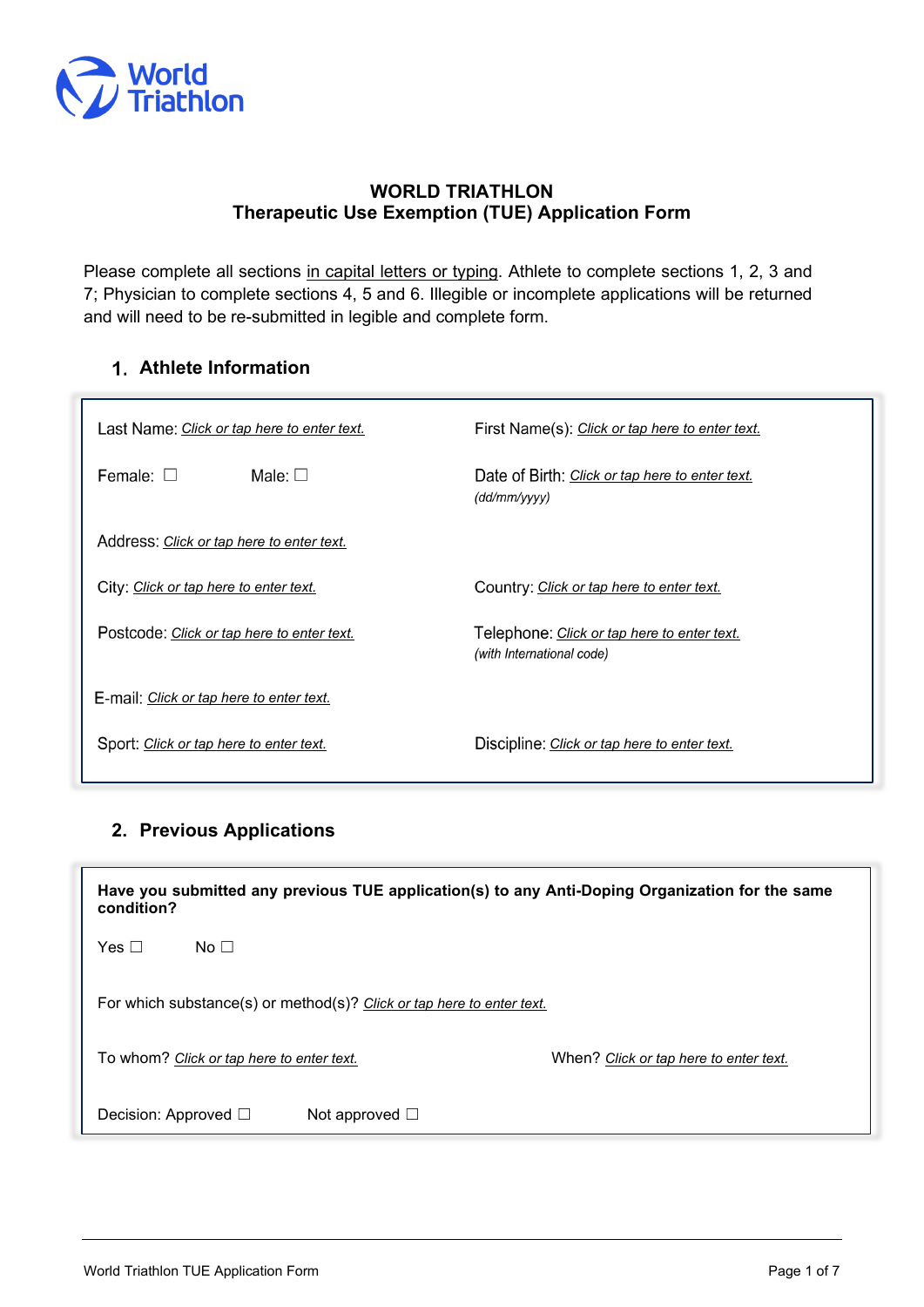# **3. Retroactive Applications**

|                                  | Is this a retroactive application?                                                                                                                                                                                                                                                                                                           |
|----------------------------------|----------------------------------------------------------------------------------------------------------------------------------------------------------------------------------------------------------------------------------------------------------------------------------------------------------------------------------------------|
| Yes $\square$                    | No $\square$                                                                                                                                                                                                                                                                                                                                 |
|                                  | If yes, on what date was the treatment started? Click or tap here to enter text.                                                                                                                                                                                                                                                             |
|                                  | Do any of the following exceptions apply? (Article 4.1 of the ISTUE):                                                                                                                                                                                                                                                                        |
|                                  | $\Box$ 4.1 (a) - You required emergency or urgent treatment of a medical condition.                                                                                                                                                                                                                                                          |
|                                  | $\Box$ 4.1 (b) - There was insufficient time, opportunity or other exceptional circumstances that prevented you from<br>submitting the TUE application, or having it evaluated, before getting tested.                                                                                                                                       |
|                                  | $\Box$ 4.1 (c) - You were not permitted or required to apply in advance for a TUE per Article 4.4.5 of the World<br>Triathlon Anti-Doping Rules.                                                                                                                                                                                             |
|                                  | $\Box$ 4.1 (d) - You are a lower-level athlete who is not under the jurisdiction of an International Federation or<br>National Anti-Doping Organization and were tested.                                                                                                                                                                     |
|                                  | $\Box$ 4.1 (e) - You tested positive after using a substance Out-of-Competition that was only prohibited In-<br>Competition, e.g., S9 glucocorticoids (See Prohibited List)                                                                                                                                                                  |
|                                  | Please explain (if necessary, attach further documents)                                                                                                                                                                                                                                                                                      |
|                                  | Click or tap here to enter text.                                                                                                                                                                                                                                                                                                             |
|                                  |                                                                                                                                                                                                                                                                                                                                              |
|                                  | $\Box$ Other Retroactive Applications (ISTUE Article 4.3)<br>In rare and exceptional circumstances notwithstanding any other provision in the ISTUE, an Athlete may<br>apply for and be granted retroactive approval for their TUE if, considering the purpose of the Code, it would<br>be manifestly unfair not to grant a retroactive TUE. |
| documentation.                   | In order to apply under Article 4.3, please include a full reasoning and attach all necessary supporting                                                                                                                                                                                                                                     |
| Click or tap here to enter text. |                                                                                                                                                                                                                                                                                                                                              |
|                                  |                                                                                                                                                                                                                                                                                                                                              |
|                                  |                                                                                                                                                                                                                                                                                                                                              |
|                                  |                                                                                                                                                                                                                                                                                                                                              |
|                                  |                                                                                                                                                                                                                                                                                                                                              |

٦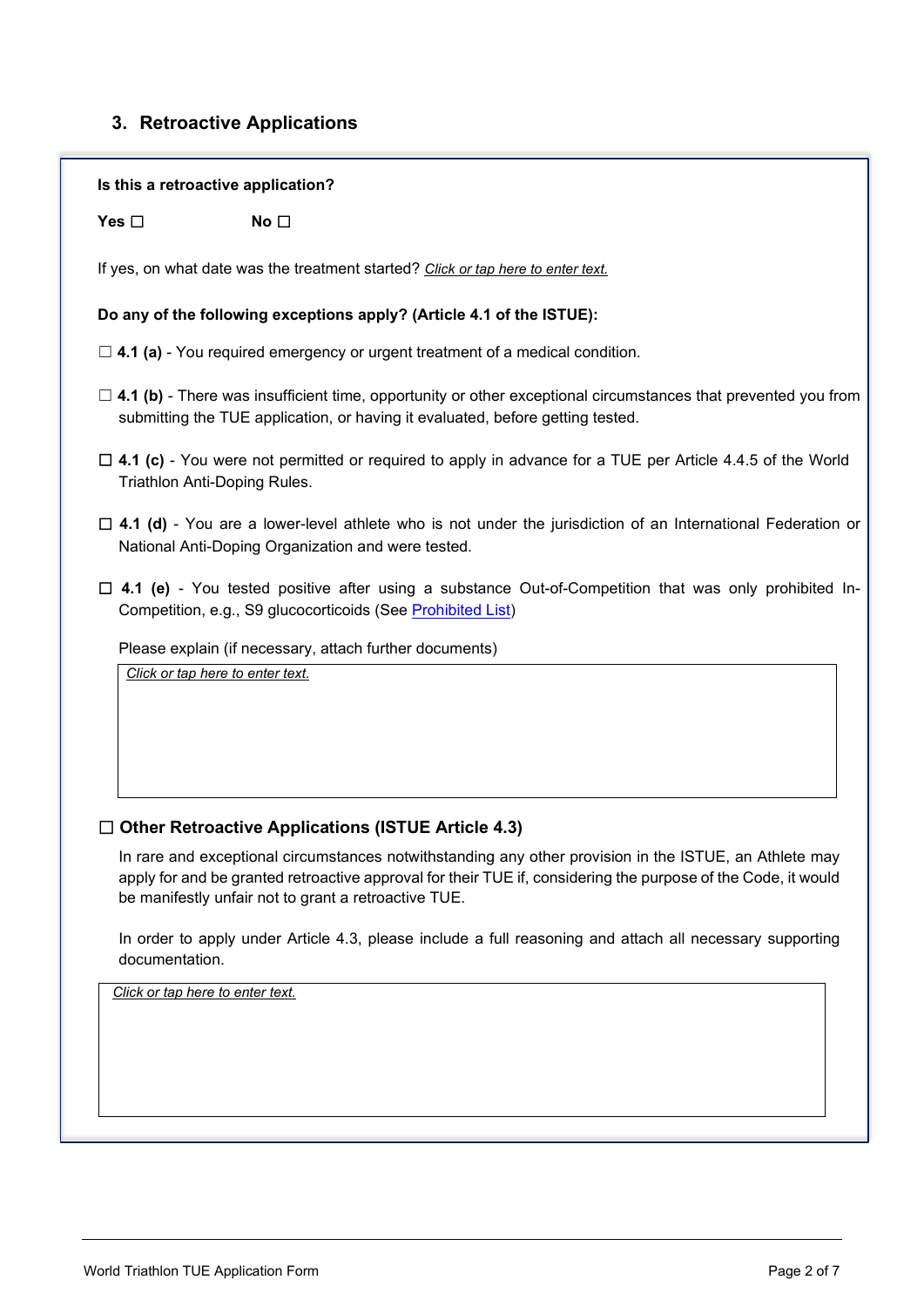### **Physician to complete sections 4, 5 and 6.**

### **4. Medical Information (please attach relevant medical documentation**)

Diagnosis (Please use the WHO ICD 11 classification if possible):

*Click or tap here to enter text.*

### **5. Medication Details**

| Prohibited<br>Substance(s)/Method(s)<br>Generic name(s) | Dosage | Route of<br>Administration | Frequency | <b>Duration of Treatment</b> |
|---------------------------------------------------------|--------|----------------------------|-----------|------------------------------|
| 1.                                                      |        |                            |           |                              |
| 2.                                                      |        |                            |           |                              |
| 3.                                                      |        |                            |           |                              |
| 4.                                                      |        |                            |           |                              |
| 5.                                                      |        |                            |           |                              |

*Evidence confirming the diagnosis must be attached and forwarded with this application. The medical information must include a comprehensive medical history and the results of all relevant examinations, laboratory investigations and imaging studies. Copies of the original reports or letters should be included when possible. In addition, a short summary that includes the diagnosis, key elements of the clinical exams, medical tests and the treatment plan would be helpful.*

*If a permitted medication can be used to treat the medical condition, please provide justification for the therapeutic use exemption for the prohibited medication.*

*WADA maintains a series of TUE Checklists to assist athletes and physicians in the preparation of complete and thorough TUE applications. These can be accessed by entering the search term "Checklist" on the WADA website: [https://www.wada-ama.org.](https://www.wada-ama.org/)*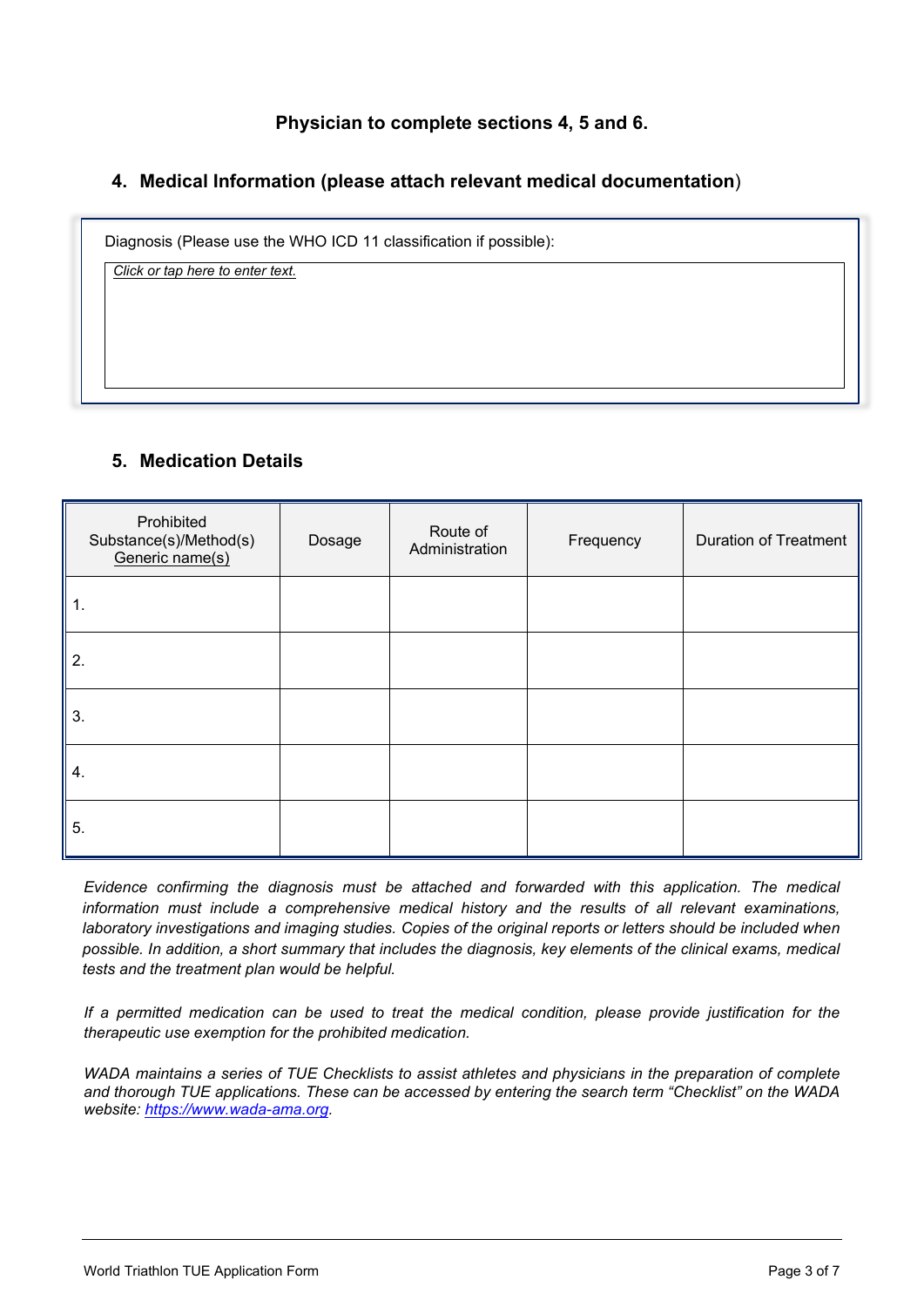### **6. Medical Practitioner's Declaration**

I certify that the information in sections 4 and 5 above is accurate. I acknowledge and agree that my personal information may be used by Anti-Doping Organization(s) (ADO) to contact me regarding this TUE application, to verify the professional assessment in connection with the TUE process, or in connection with Anti-Doping Rule Violation investigations or proceedings. I further acknowledge and agree, as I have done when completing my World Triathlon Athletes Agreement that my personal information will be uploaded to the Anti-Doping Administration and Management System (ADAMS) for these purposes (see [ADAMS Personal Data](https://www.triathlon.org/uploads/docs/ADAMS_and_World_Triathlon_Athletes-final.pdf)  [Notice from World Triathlon,](https://www.triathlon.org/uploads/docs/ADAMS_and_World_Triathlon_Athletes-final.pdf) the [World Triathlon Data Privacy Policy,](https://www.triathlon.org/uploads/docs/World_Triathlon_Data_Privacy_Policy-final.pdf) and th[e ADAMS Privacy Policy](https://adams-help.wada-ama.org/hc/en-us/articles/360012071820-ADAMS-Privacy-Policy) for more details).

Name: *Click or tap here to enter text.*

Medical specialty: *Click or tap here to enter text.*

License number: *Click or tap here to enter text.* License body: *Click or tap here to enter text.*

Address: *Click or tap here to enter text.*

Postcode: *Click or tap here to enter text.*

Telephone: *Click or tap here to enter text.* Fax: *Click or tap here to enter text. (with International code)*

E-mail: *Click or tap here to enter text.*

Signature of Medical Practitioner: *Click or tap here to enter text.* Date: *Click or tap to enter a date.*

City: *Click or tap here to enter text.* Country: *Click or tap here to enter text.*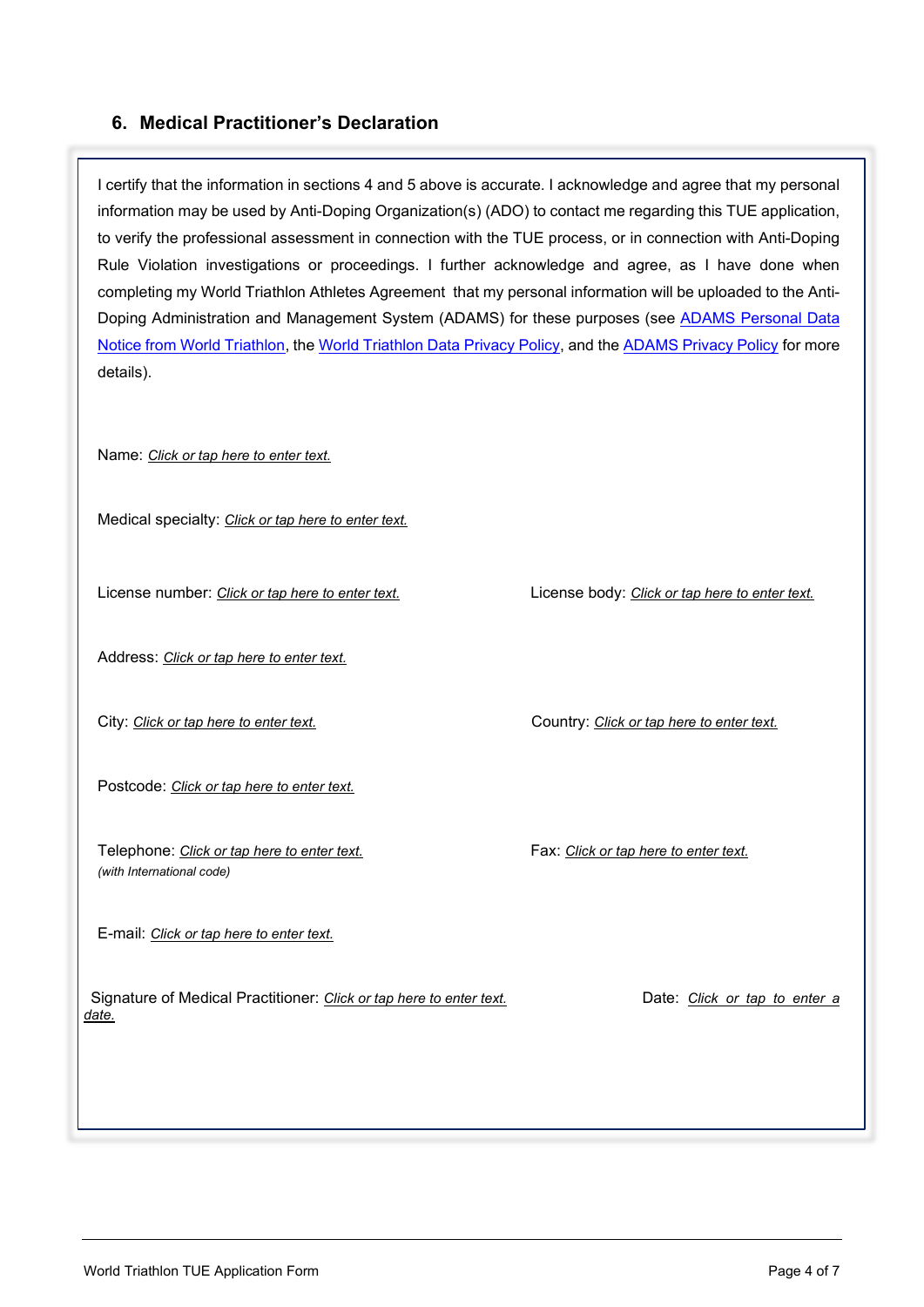### **7. Athlete's Declaration**

I, *Click or tap here to enter text.*, certify that the information set out at sections 1, 2, 3 and 7 is accurate and complete.

I authorize my physician(s) to release the medical information and records that they deem necessary to evaluate the merits of my TUE application to the following recipients: the Anti-Doping Organization(s) (ADO) responsible for making a decision to grant, reject, or recognize my TUE; the World Anti-Doping Agency (WADA), who is responsible for ensuring determinations made by ADOs respect the ISTUE; the physicians who are members of relevant ADO(s) and WADA TUE Committees (TUECs) who may need to review my application in accordance with the World Anti-Doping Code and International Standards; and, if needed to assess my application, other independent medical, scientific or legal experts.

I further authorize World Triathlon to release my complete TUE application, including supporting medical information and records, to other ADO(s) and WADA for the reasons described above, and I understand that these recipients may also need to provide my complete application to their TUEC members and relevant experts to assess my application.

I have read and understood the TUE Privacy Notice (below) explaining how my personal information will be processed in connection with my TUE application, and I accept its terms.

Athlete's signature: *Click or tap here to enter text.* Date: *Click or tap to enter a date.*

Parent's/Guardian's signature: *Click or tap here to enter text.* Date: *Click or tap to enter a date.*

(If the Athlete is a Minor or has an impairment preventing them from signing this form, a parent or guardian shall sign on behalf of the Athlet*e*)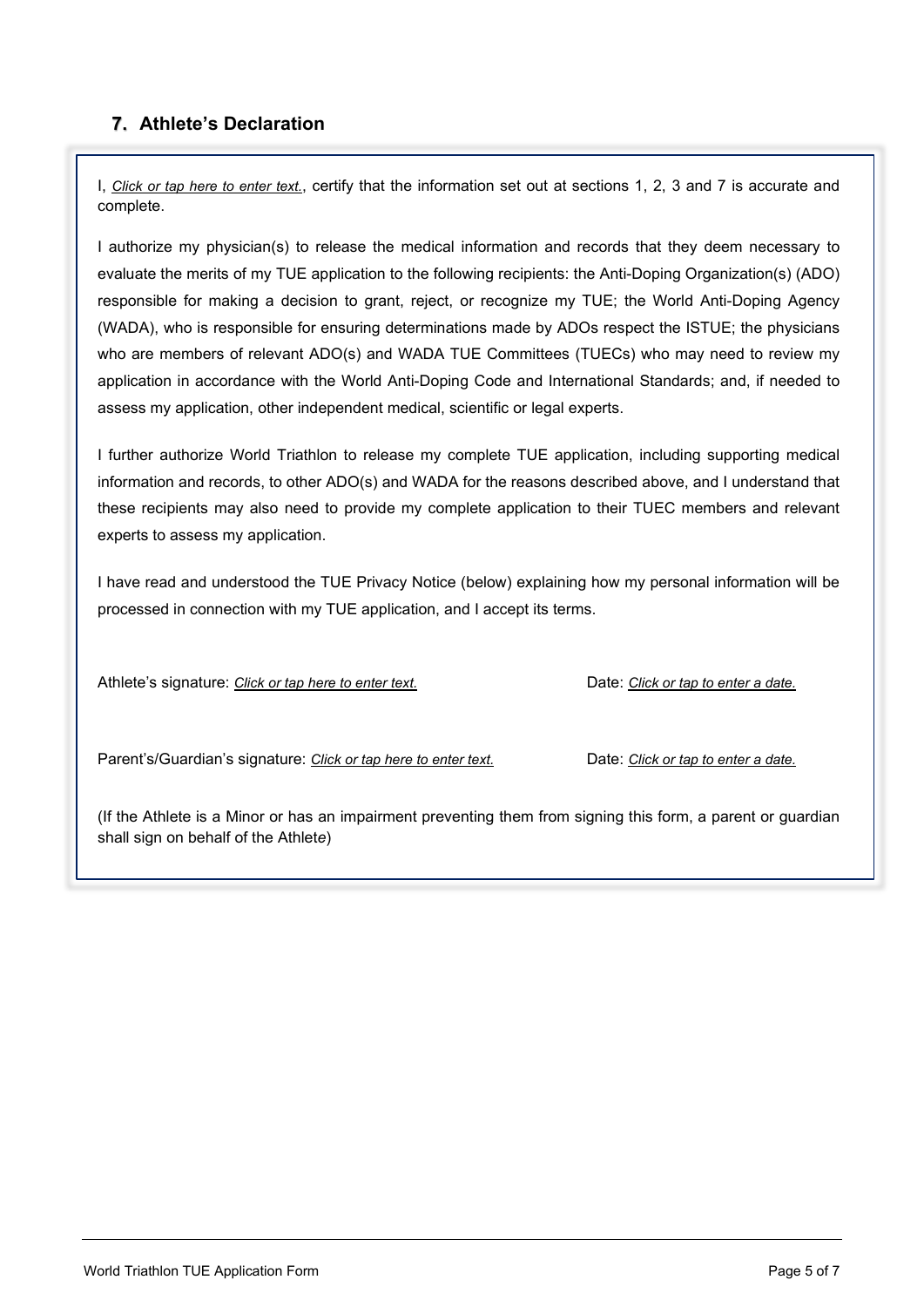This Notice describes the personal information processing that will occur in connection with your submission of a TUE Application.

#### **TYPES OF PERSONAL INFORMATION (PI)**

- The information provided by you or your physician(s) on the TUE Application Form (including your name, date of birth, contact details, sport and discipline, the diagnosis, medication, and treatment relevant to your application);
- Supporting medical information and records provided by you or your physician(s); and
- Assessments and decisions on your TUE application by ADOs (including WADA) and their TUE Committees and other TUE experts, including communications with you and your physician(s), relevant ADOs or support personnel regarding your application.

#### **PURPOSES & USE**

Your PI will be used in order to process and evaluate the merits of your TUE application in accordance with the International Standard for Therapeutic Use Exemptions. In some instances, it could be used for other purposes in accordance with the World Anti-Doping Code (Code), the International Standards, and the antidoping rules of ADOs with authority to test you. This includes:

- Results management, in the event of an adverse or atypical finding based on your sample(s) or the Athlete Biological Passport; and
- In rare cases, investigations, or related procedures in the context of a suspected Anti-Doping Rule Violation (ADRV).

#### **TYPES OF RECIPIENTS**

Your PI, including your medical or health information and records, may be shared with the following:

- ADO(s) responsible for making a decision to grant, reject, or recognize your TUE, as well as their delegated third parties (if any). The decision to grant or deny your TUE application will also be made available to ADOs with testing authority and/or results management authority over you;
- WADA authorized staff<sup>c</sup>
- Members of the TUE Committees (TUECs) of each relevant ADO and WADA; and
- Other independent medical, scientific or legal experts, if needed.

Note that due to the sensitivity of TUE information, only a limited number of ADO and WADA staff will receive access to your application. ADOs (including WADA) must handle your PI in accordance with the International Standard for the Protection of Privacy and Personal Information (ISPPPI). You may also consult World Triathlon and the World Triathlon Website to obtain more details about the processing of your PI.